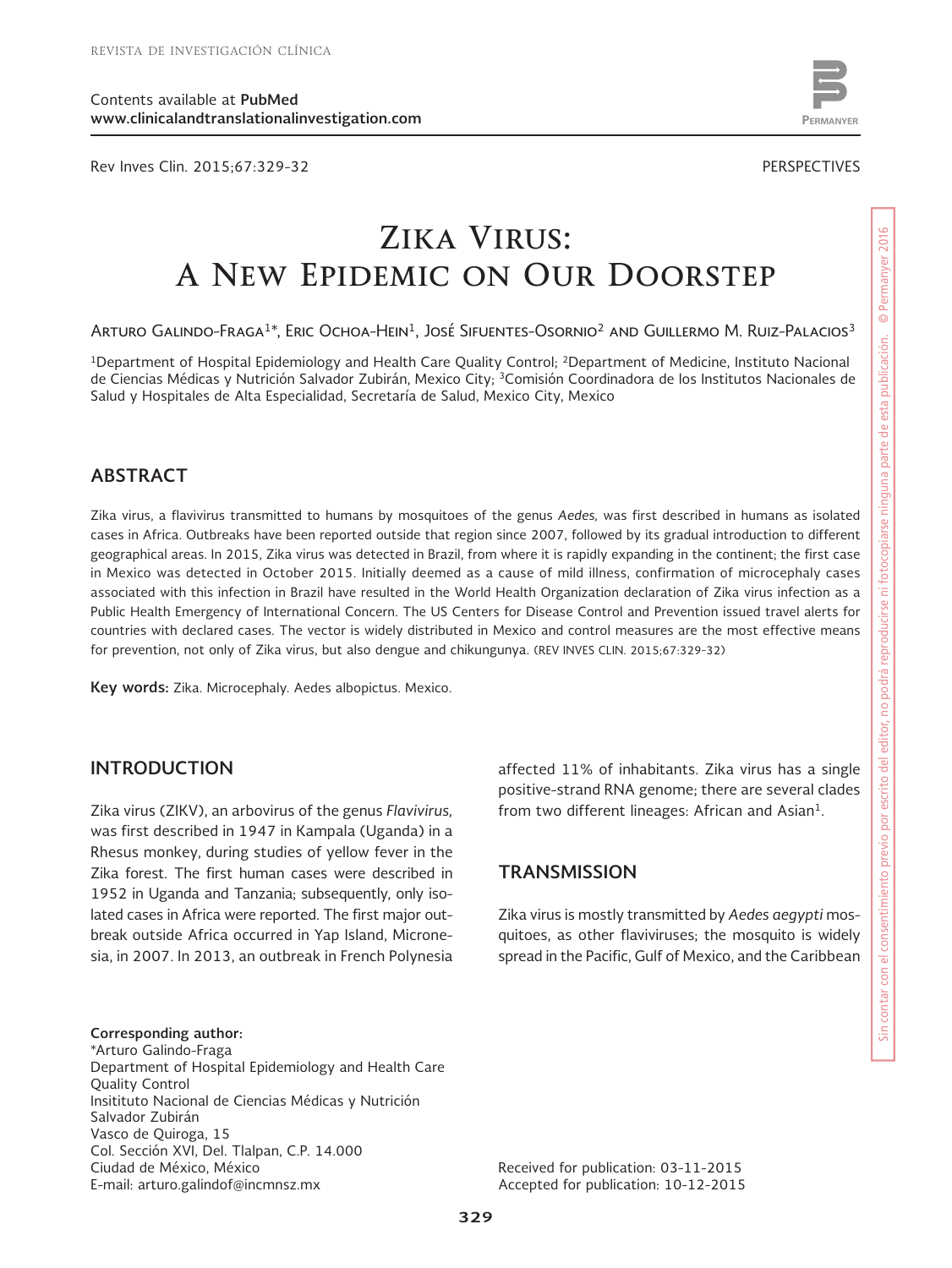coasts. *Aedes albopictus*, a cause of worldwide distribution of dengue, was associated with recent ZIKV outbreaks, including in Gabon in 2007. This is particularly relevant in urban areas where *A. albopictus* has been found. In Mexico, it was first described in Tamaulipas in 1992, probably related with trade by land with the USA. In the past two decades, *A. albopictus* spread to coastal regions and the Neovolcanic Belt, potentially exposing large populations in 12 states (Chiapas, Coahuila, Hidalgo, Morelos, Nuevo León, Oaxaca, Puebla, Querétaro, Quintana Roo, San Luis Potosí, Tamaulipas, Veracruz)2.

Person-to-person, possibly sexual, transmission is suggested in two cases of women whose partners were infected in Senegal and Venezuela, respectively<sup>3</sup>. Replication-competent ZIKV was isolated from semen in a patient with hematospermia, recovering from a Zikalike illness<sup>4</sup>.

Regarding blood transmission, during the French Polynesia outbreak, ZIKV was detected by polymerasechain reaction (PCR) in 2.8% of 1,505 asymptomatic volunteer blood donors, and replicating virus was cultured in some samples<sup>5</sup>.

#### **CLINICAL MANIFESTATIONS**

The ratio of symptomatic to asymptomatic infection is unknown, although the latter appears to be high. The incubation period has not been established; symptoms start few days after infection, lasting 3-12 days. Clinically it resembles dengue (arthralgia, peripheral edema, fever, headache, retro-ocular pain, non-purulent conjunctivitis, and centrifugal, pruritic, maculopapular rash). Myalgia, dizziness, and gastrointestinal manifestations (vomiting, diarrhea or constipation) are less frequent. Table 1 compares the clinical manifestations of dengue, chikungunya, and Zika. Urinary tract manifestations (hematospermia and prostatism) have been reported<sup>6</sup>.

Treatment is nonspecific, based on symptom control (antihistamines, acetaminophen), hydration, and rest.

#### **DIAGNOSIS**

The standard for diagnosis is the identification of ZIKV by RT-PCR in blood or tissue; it can also be detected in saliva or urine. Due to short viremia, blood RT-PCR

|                               |  | Table 1. Comparison of the main clinical manifestations of |  |
|-------------------------------|--|------------------------------------------------------------|--|
| dengue, chikungunya, and Zika |  |                                                            |  |

| Symptom                        | Dengue<br>fever | Chikungunya              | Zika      |
|--------------------------------|-----------------|--------------------------|-----------|
| Fever                          | $+++$           | $+++$                    | $++$      |
| Myalgia                        | $+++$           | $+ +$                    | $\ddot{}$ |
| Arthralgia                     | $+/-$           | $+++$                    | $^{+}$    |
| <b>Arthritis</b>               | $+$             | $+++$                    | $^{+}$    |
| Headache                       | $+++$           | $+$                      | $+$       |
| Edema in extremities           | $+$             | $\overline{\phantom{m}}$ | $+$       |
| Maculopapular rash             | $+$             | $+ +$                    | $+++$     |
| Retroocular pain               | $+ +$           | $^{+}$                   | $+ +$     |
| Non-purulent<br>conjunctivitis |                 | $+$                      | $+++$     |
| Lymphadenopathy                | $++$            | $+ +$                    | $^{+}$    |
| Hepatomegaly                   | $\ddot{}$       | $+ +$                    |           |
| Hemorrhage                     | $++$            | ۰                        |           |
| Shock                          | $+$             | $+/-$                    |           |
| Thrombocytopenia               | $+++$           | $+/-$                    | $+/-$     |
| Neutropenia                    | $+++$           | $+$                      | $^{+}$    |
| Lymphopenia                    | $^{++}$         | $+++$                    | $^{+}$    |

Adapted from Ioos, et al.3

sensitivity decreases 3-5 days after symptom onset. Serology may be used, although cross-reactivity with other flaviviruses (dengue, yellow fever, Japanese encephalitis) has been described. Serologic techniques (plaque reduction neutralization) are required in regions with active transmission.

## **ZIKA VIRUS OUTBREAKS**

The ZIKV pathway around the world could be followed according to phylogenetic studies<sup>7</sup>. It possibly appeared in eastern Africa in 1920 (confidence range 1892-1947), spreading to Southeast Asia around 1945 (1920-1960), where it was described in Malaysia for the first time. The ZIKV continued eastward, causing the Yap Island outbreak in 2007. This virus is of Asian lineage, and the moment of its introduction is undefined, given the coexistence with dengue and chikungunya. The following outbreak, in 2013, occurred in French Polynesia. Since this virus is closely related to the one from Southeast Asia but not to the Yap Island virus, an independent introduction has been postulated. Subsequently, it spread to the Pacific Islands (New Caledonia in 2014, Cook Islands in 2014, Easter Island in 2015), which apparently are the source of the outbreak in America. On February 15, 2015, the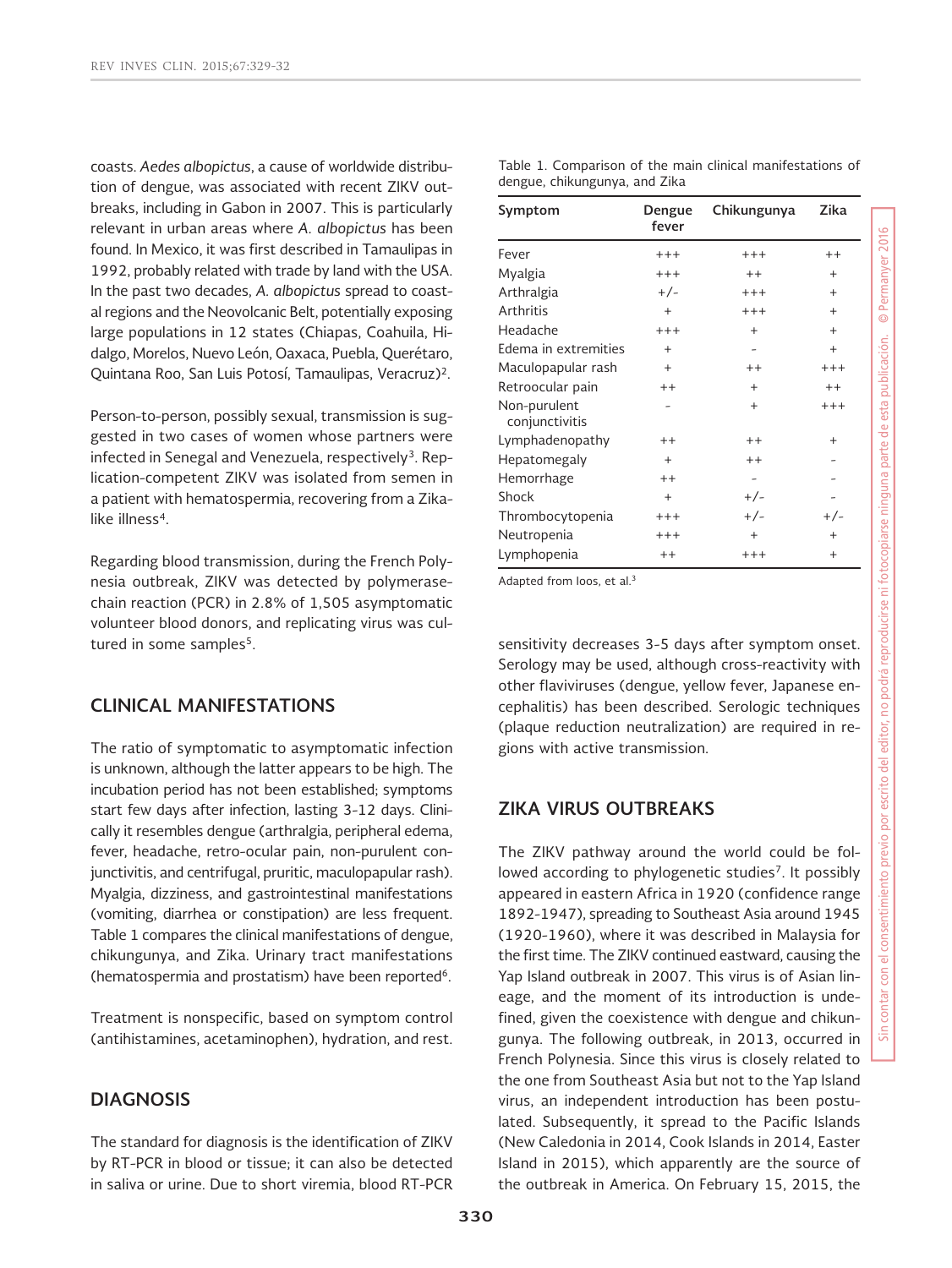first case was reported in Salvador, Brazil; by year's end, 18 Brazilian states were affected. The 2014 Soccer World Cup was suspected as the cause of ZIKV introduction, although phylogenetic analyses show similarity between strains from Brazil and Pacific Islands. Zika virus was likely introduced in America during the Va'a World Sprint Championship Cup canoe race held in Rio de Janeiro in 2014, attended by countries from the Pacific Islands. On May 7, 2015 the Pan American Health Organization (PAHO) released an epidemiological alert for the Americas; in October, Mexico detected its first case8.

## **ASSOCIATION WITH MICROCEPHALY AND OTHER NEUROLOGICAL COMPLICATIONS**

Zika virus infections were considered as of a benign course, even less severe than dengue or chikungunya. In the French Polynesia outbreak (approximately 10,000 cases), 70 patients presented a more severe disease, including neurological (Guillain-Barré Syndrome or meningoencephalitis) or autoimmune (thrombocytopenic purpura or leukopenia) complications. The first report of perinatal transmission was documented.

In October 2015, Brazilian authorities declared a national public health emergency due to a significant increase (20-fold) of reported microcephaly in ZIKV-affected areas; three deaths were reported. The PAHO issued a new epidemiological alert, and investigations are underway. Although this marked increase in microcephaly may be an overestimation of surveillance and reporting systems<sup>9</sup>, the temporal association of the rise of ZIKV infection and microcephaly cases, the plausibility of in-utero transmission, and the virus's ability to affect neural tissue are well established. In December 2015, the PAHO reported the identification of ZIKV by RT-PCR in amniotic fluid of two cases of antepartum-diagnosed microcephaly; additionally, in brain and other tissues of an infant with microcephaly who died in the perinatal period, and of a fetus with 29 weeks of gestation, with consistent findings on electron microscopy. The complete genome of ZIKV was recovered from the fetal brain10.

The careful description of 35 cases of microcephaly, where genetic or other infectious causes of malformation were discarded, is strong evidence for causality. In this group, 74% of mothers reported a rash in the first or second trimester of pregnancy, and infants presented severe microcephaly (> 3 standard deviations below average for gestational age). Imaging studies (computed tomography and transfontanellar ultrasound) repeatedly revealed a pattern of scattered calcifications, mainly in basal ganglia, thalamus, and periventricular areas. In 30%, cell migration alterations (lissencephaly and pachygyria) were observed. Ventriculomegaly (secondary to cortical/subcortical atrophy) was frequent $11$ .

The CDC recommended the restriction of travel to affected countries (including Mexico), as well as testing pregnant women with a febrile illness and a history of travel to those areas. Additionally, ultrasound is recommended to rule out fetus malformations in asymptomatic pregnant travelers.

## **PREVENTION**

Individual prevention relies on avoiding contact with the vector: using mosquito nets in windows and beds, staying in air-conditioned areas, avoiding outdoor activities at dusk and dawn, avoiding exposed skin, and using repellent (products containing  $\geq 20\%$  of DEET [N,N-Diethyl-m-toluamide] appear more effective).

Given the possibility of sexual transmission, people who have visited an endemic area or developed the disease are recommended to abstain from sexual intercourse or use barrier methods (condoms). Recommendations should be followed throughout pregnancy. Partners should discuss the potential risk of exposure by this route.

Regarding public health measures, fumigation must be continuous and public education should be aimed at elimination of potential mosquito breeding sources.

## **CONCLUSIONS**

Once again, the world faces a global epidemic, whose characteristics will unfortunately be defined along its course. Currently, Mexico is confronting two other infections that share the vector and have similar clinical manifestations. Even though adherence to known control measures is essential, some of them begin to